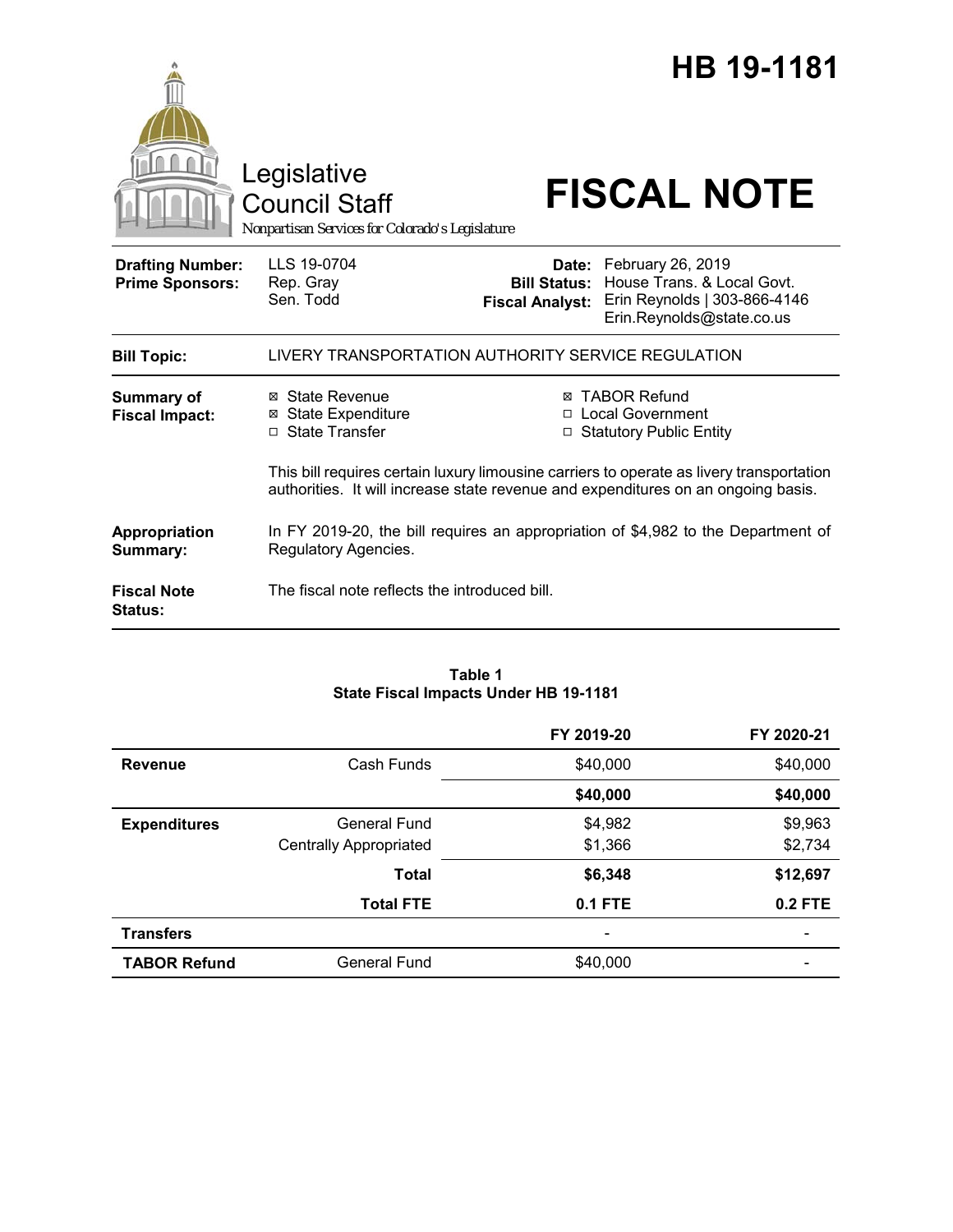February 26, 2019

## **Summary of Legislation**

This bill authorizes chartered, chauffeured transportation through a livery transportation authority (authority). A luxury limousine company is required to register as an authority with the Public Utilities Commission (PUC) by January 1, 2020, if it meets the following criteria:

- provides service within and between points in the counties of Adams, Arapahoe, Boulder, Broomfield, Denver, Douglas, Garfield, El Paso, Jefferson, Larimer, Pitkin, and Weld, and between those points and all points within the state; and
- has a fleet of at least three vehicles, each with a manufacturer's suggested retail price of \$35,000 or more, or, if located in Gilpin or Pitkin county, a fleet of two or more such vehicles.

Authorities must apply for and obtain a permit from the PUC, pay a \$500 permit fee, and maintain sufficient insurance. Drivers for authorities must obtain a criminal history record check, provide proof of medical fitness, and comply with hours-of-service requirements. Vehicles used by an authority must be inspected at least annually. The PUC may promulgate safety rules regarding authority service; however, the PUC is prohibited from promulgating rules regarding the age or make and model of vehicles within an authority's fleet. The PUC may increase the permit fee by up to 10 percent every three years.

## **Data and Assumptions**

*Luxury limousine carriers.* There are approximately 570 luxury limousine carriers with 1,050 vehicles operating in the proposed authority service area as of writing. Approximately 80 carriers with approximately 485 total vehicles meet the bill's requirements to form an authority. The remainder of luxury limousine carriers are single or two car carriers.

Under current law, the PUC regulates luxury limousines as limited regulation carriers for which it provides safety, insurance, and operational oversight through a permitting process. These carriers do not currently pay a fee for their permits, and pay a per vehicle stamp fee of \$50. Current law does not require an annual verification of the number of vehicles in a permit holder's fleet. Drivers are currently required to obtain a criminal history record check.

## **State Revenue**

The bill will increase state revenue to the Motor Carriers Cash Fund in the PUC by \$40,000 per year beginning in FY 2019-20.

**Fee impact on livery transportation authorities.** Colorado law requires legislative service agency review of measures which create or increase any fee collected by a state agency. The bill creates a \$500 fee for an annual authority permit and does not change the annual per vehicle stamp fee. Table 2 below identifies the fee impact of this bill.

| <b>Fiscal Year</b> |               | Fee   | <b>Payers</b> | Total    |
|--------------------|---------------|-------|---------------|----------|
| FY 2019-20         | Annual Permit | \$500 | 80            | \$40,000 |
| FY 2020-21         | Annual Permit | \$500 | 80            | \$40,000 |

**Table 2 Fee Impact on Livery Transportation Authorities**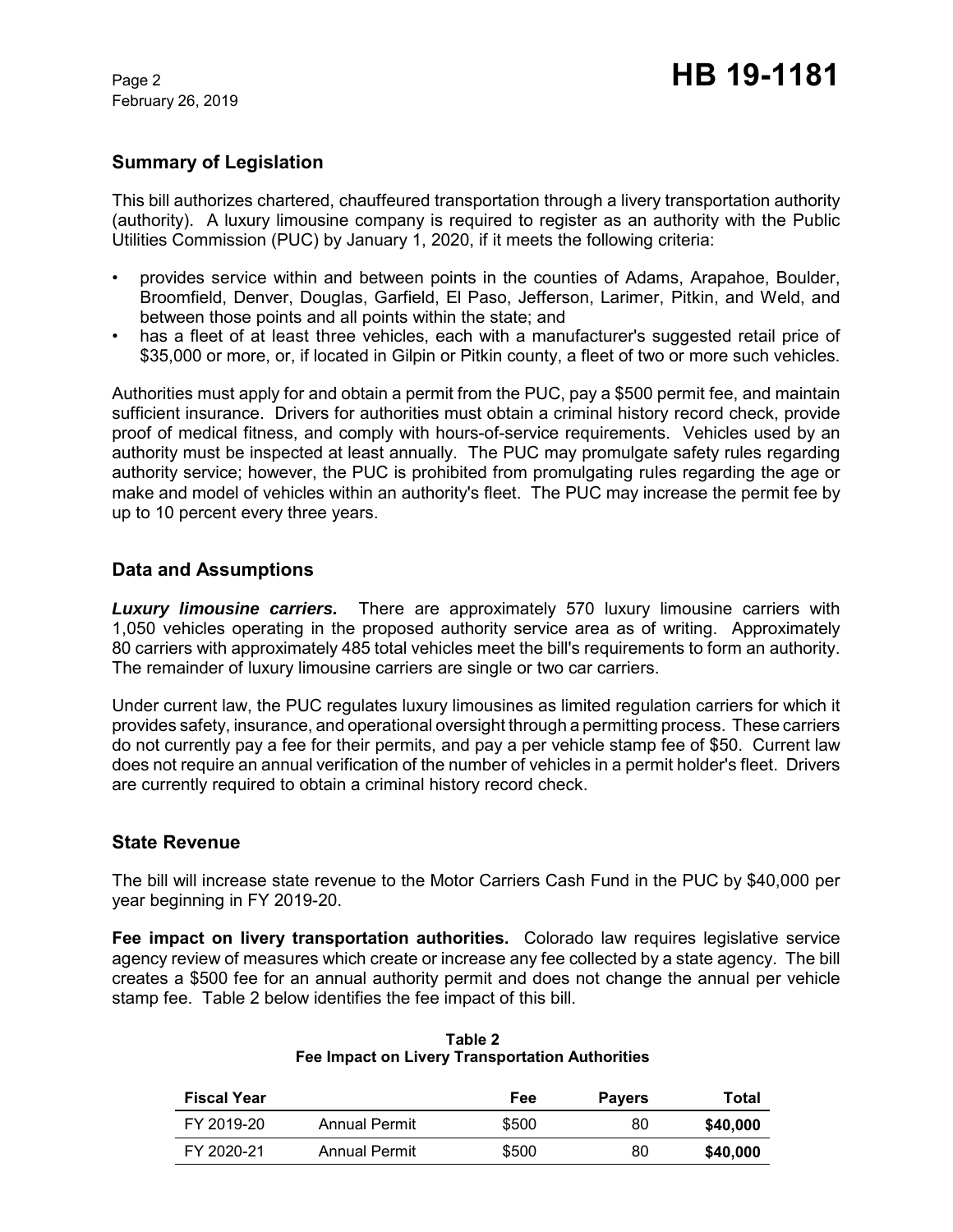# **State Expenditures**

The bill will increase expenditures in the PUC by \$6,348 and 0.1 FTE in FY 2019-20 and \$12,697 and 0.2 FTE in FY 2020-21 from the Motor Carriers Cash Fund in the PUC. Expenditures are shown in Table 3 and discussed below.

| <b>EXPERIGIUS ORGET HD 13-1101</b>       |            |            |  |  |  |
|------------------------------------------|------------|------------|--|--|--|
|                                          | FY 2019-20 | FY 2020-21 |  |  |  |
| <b>Department of Regulatory Agencies</b> |            |            |  |  |  |
| <b>Personal Services</b>                 | \$4,982    | \$9,963    |  |  |  |
| Centrally Appropriated Costs*            | \$1,366    | \$2,734    |  |  |  |
| <b>Total Cost</b>                        | \$6,348    | \$12,697   |  |  |  |
| <b>Total FTE</b>                         | $0.1$ FTE  | $0.2$ FTE  |  |  |  |

#### **Table 3** Expenditures Under **HB** 10-1191

 *\* Centrally appropriated costs are not included in the bill's appropriation.*

**Public Utilities Commission — Department of Regulatory Agencies.** The PUC requires 0.2 FTE criminal investigator to perform the onsite vehicle inspections required by the bill. First-year costs reflect a half-year impact.

**Centrally appropriated costs.** Pursuant to a Joint Budget Committee policy, certain costs associated with this bill are addressed through the annual budget process and centrally appropriated in the Long Bill or supplemental appropriations bills, rather than in this bill. These costs, which include employee insurance and supplemental employee retirement payments, are estimated to be \$1,366 in FY 2019-20 and \$2,734 in FY 2020-21.

**TABOR refunds.** The bill is expected to increase state General Fund obligations for TABOR refunds by \$40,000 in FY 2019-20. Under current law and the December 2018 forecast, the bill will correspondingly increase the amount refunded to taxpayers via sales tax refunds on income tax returns for tax year 2020. The state is not expected to collect a TABOR surplus in FY 2020-21.

## **Effective Date**

The bill takes effect upon signature of the Governor, or upon becoming law without his signature. It applies to conduct occurring on or after this date.

## **State Appropriations**

For FY 2019-20, the bill requires an appropriation of \$4,982 from the Motor Carriers Cash Fund to the Public Utilities Commission in the Department of Regulatory Agencies and an allocation of 0.1 FTE.